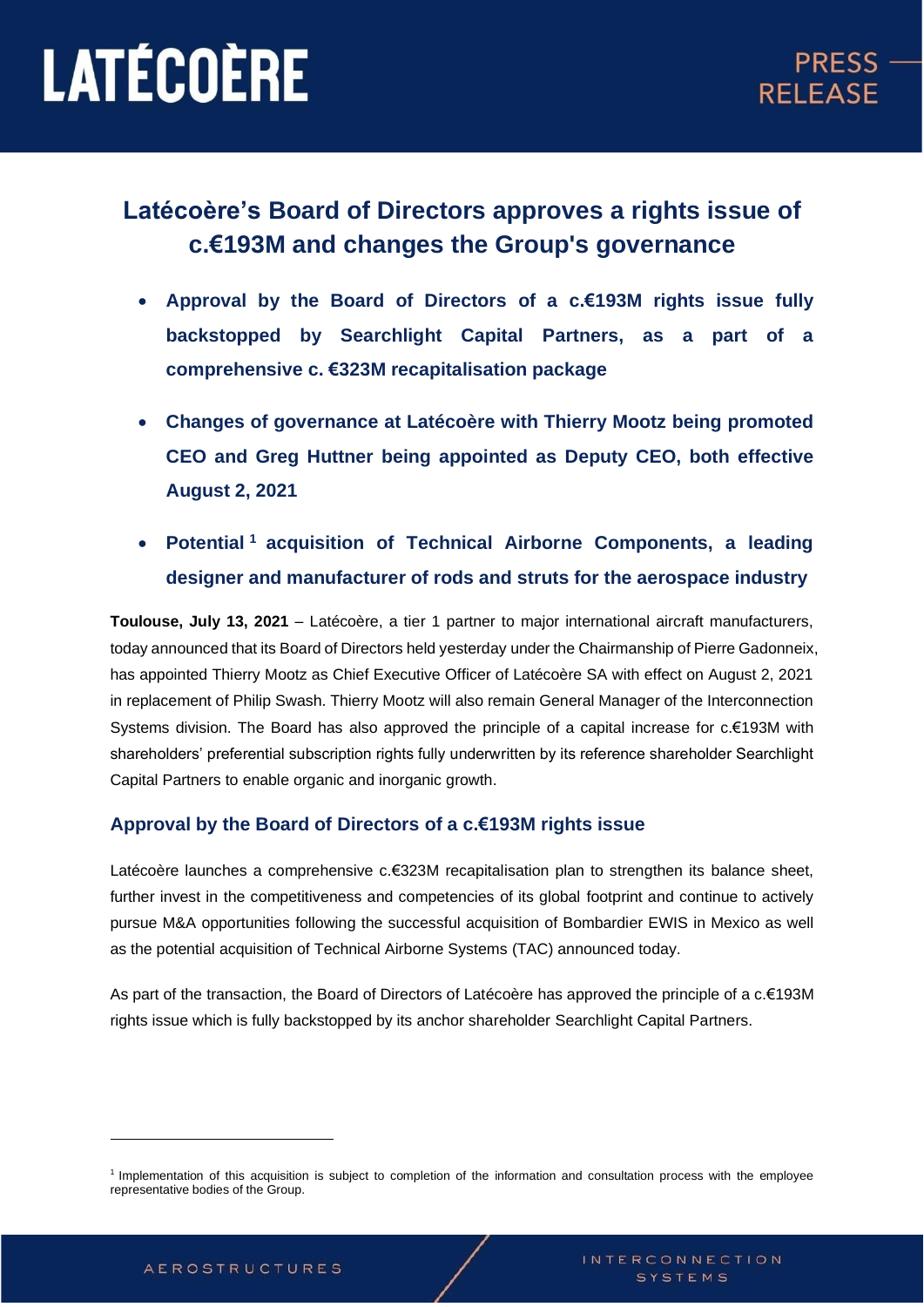The terms and conditions of the rights issue will be described in a specific press release to be published once the AMF has approved the prospectus; this press release is expected to be published in the coming days.

#### **Strategy and changes of Governance at Latécoère**

COVID-19 has had a highly disruptive impact on the aerospace sector. The Company immediately embarked upon an extensive program to secure, reset and position Latécoère to grow into a larger, more competitive and resilient global aerospace leader.

The group has completed a number of significant steps to survive the crisis and prepares for growth, including the implementation of rigorous safety standards to protect employees and the adaptation of its workforce and industrial capacities to the new market environment. This required extensive and difficult re-structuring initiatives in order to reset the Company for the forthcoming years ahead. A lower fixed and variable costs structure will enable Latécoère to emerge from the crisis stronger and more competitive.

A new strategy and five-year business plan have been approved by the Board of Directors, setting a clear course for the next chapter for Latécoère. The core pillars of the strategy are:

- Operational Excellence and Cost Competiveness
- Organic Growth in traditional markets and adjacent Interconnection Systems markets
- Focused innovation in Aerostructures and Interconnection Systems to improve competitiveness and position Latécoère for the next generation of aircraft
- External Growth (M&A): a key driver of future growth for the business as evidenced by the acquisition of Bombardier EWIS in Mexico (closed February 2021) and the potential acquisition of Technical Airborne Systems in Belgium that was announced today
- Ongoing development of the Latécoère people

The Board of Directors of Latécoère decided yesterday the following changes of governance of the Group:

- **Thierry Mootz**, current Deputy CEO, will be promoted CEO of Latécoère, effective August 2, 2021.
- **Grégoire Huttner** will be appointed Deputy CEO effective August 2, 2021 and will continue to serve as the General Manager of the Aerostructures Division.

The composition of the Board of Directors will remain unchanged, with Philip Swash to continue as director of Latécoère.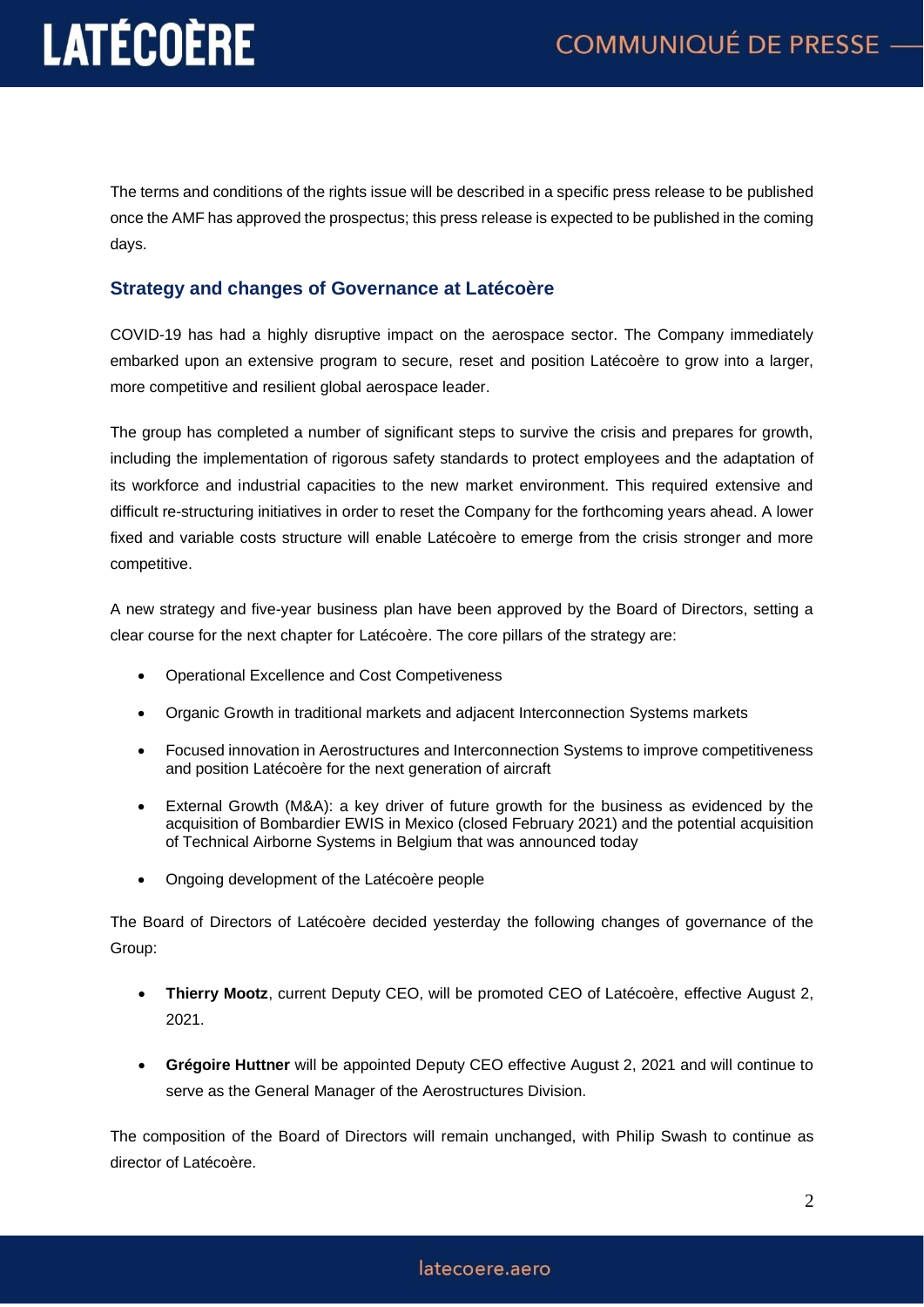In addition, **Christopher Seherr-Thoss** has been appointed as Director of M&A, to lead Latécoère's ambitious inorganic growth strategy.

Commenting on today's communication, **Philip Swash, Chief Executive Officer**, said: "*It has been a great honor to lead the Latécoère team and re-engage with global Aerospace customers and suppliers. I would like to thank all stakeholders and shareholders for their trust and support. The Company now has the plan and the financing to develop into a truly global leader and I feel that it is now an appropriate time for me to return to a non-executive board position where I shall continue to support Thierry Mootz and the Latécoère team.*"

**Pierre Gadonneix, Chairman of the Latécoère Board of Directors** said: "*I would like to thank Philip Swash for agreeing to lead Latécoère at the beginning of a major crisis. He was able to lead the company through this period and ensure a transformation plan that today puts Latécoère on a sound basis to face the future with confidence. I am pleased that he stays involved with the Company as a non-executive director at our Board of Directors. I believe Thierry Mootz is the right man to implement this transformation since he has been with the Company for over 6 years and Latécoère can approach the next chapter with confidence and ambition.*"

**Thierry Mootz, Deputy Chief Executive Officer** said: "*I am honored and excited to take the leadership of Latécoère, which is a strong contributor to the Aerospace market in France. Thanks to the job done by Latécoère team, the Company has successfully navigated through the crisis, will emerge stronger from it and is now ready for growth. The recapitalization of the Company will allow us to execute our plan, deliver high performance to our customers and finance growth*."

#### **Potential acquisition of Technical Airbone Components (TAC)**

Subject to completion of the information and consultation process with the employee representative bodies of the Group, Latécoère envisages to acquire Technical Airborne Components (TAC), a leading designer and manufacturer of rods and struts for the aerospace industry, for approximately € 30 million from Searchlight Capital Partners<sup>2</sup>.

Lastly, Latécoère adds that it is actively looking at other external growth opportunities, particularly in North America. Those discussions are at a preliminary stage and would require a maximum investment of around €100 million should these opportunities be concluded.

<sup>2</sup> Latécoère has a call option to acquire Technical Airbone Component for a transfer price of €35.4 million from Searchlight Capital Partners, or approximately €30 million net of cash on balance sheet and including deal related expenses.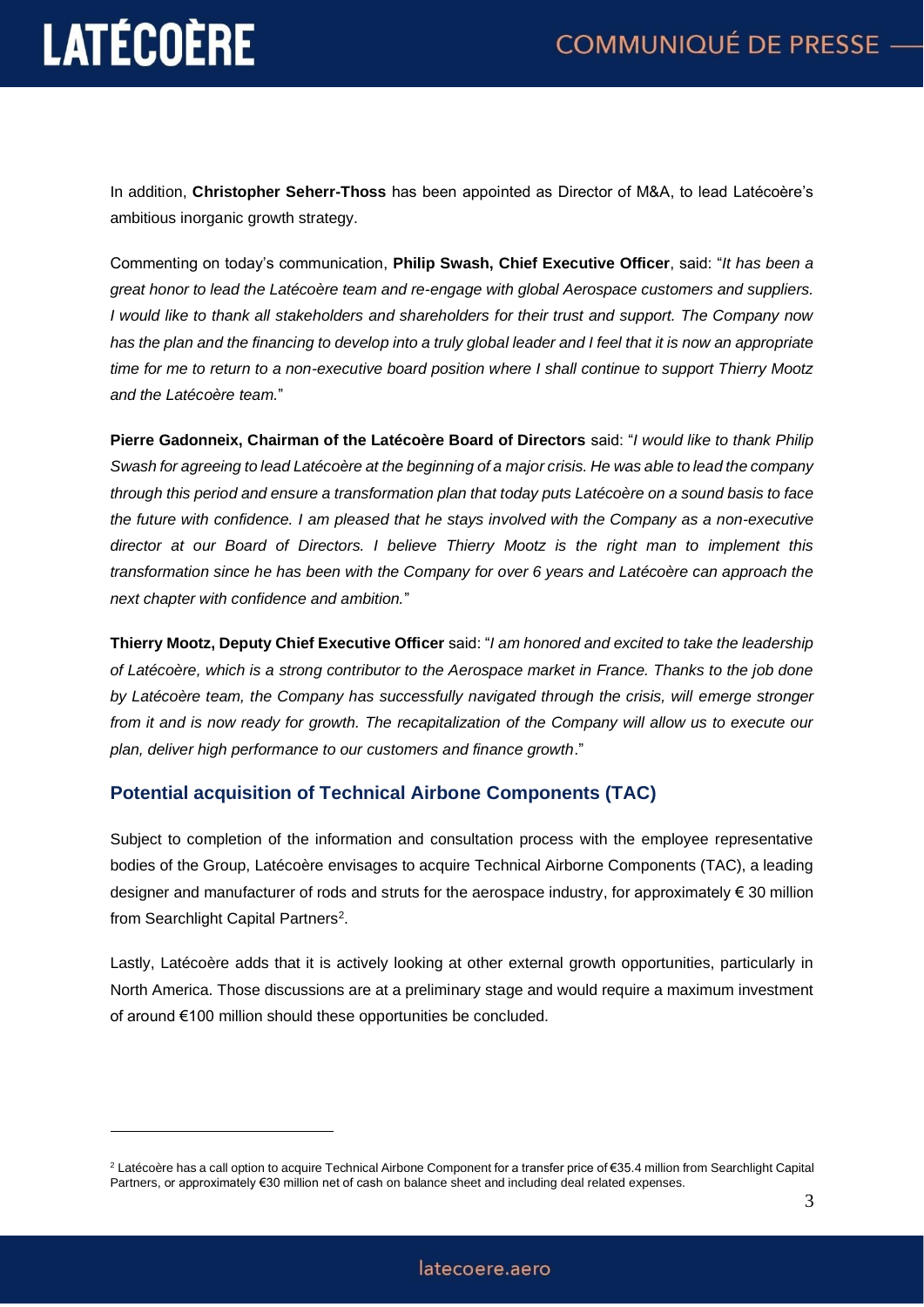#### **Important Information**

This press release does not constitute an offer to sell nor a solicitation of an offer to buy, nor shall there be any sale of ordinary shares in any state or jurisdiction in which such an offer, solicitation or sale would be unlawful prior to registration or qualification under the securities laws of any such state or jurisdiction. The distribution of this press release may, in certain jurisdictions, be restricted by local legislations. Persons into whose possession this press release comes are required to inform themselves about and to observe any such potential local restrictions.

This press release is not a prospectus within the meaning of Regulation (UE) 2017/1129 of the European Parliament and of the Council of 14 June 2017 as amended (the "**Prospectus Regulation**") and as it forms part of domestic law in the United Kingdom by virtue of the European Union (Withdrawal) Act 2018 (the "**UK Prospectus Regulation**"). With respect to the member States of the European Economic Area and the United Kingdom (each a "**Relevant State**"), securities may not be offered or sold absent the publication of a prospectus in any Relevant State or an exemption from such publication under the Prospectus Regulation or the UK Prospectus Regulation.

The distribution of this press release has not been made, and has not been approved, by an "authorised person" within the meaning of Article 21(1) of the Financial Services and Markets Act 2000. As a consequence, this press release is only being distributed to, and is only directed at, persons in the United Kingdom that (i) are "investment professionals" falling within Article 19(5) of the Financial Services and Markets Act 2000 (Financial Promotion) Order 2005 (as amended, the "Order"), (ii) are persons falling within Article 49(2)(a) to (d) ("high net worth companies, unincorporated associations, etc.") of the Order, or (iii) are persons to whom an invitation or inducement to engage in investment activity (within the meaning of Article 21 of the Financial Services and Markets Act 2000) in connection with the issue or sale of any securities may otherwise lawfully be communicated or caused to be communicated (all such persons together being referred to as "Relevant Persons"). Any investment or investment activity to which this press release relates is available only to Relevant Persons and will be engaged in only with Relevant Persons. Any person who is not a Relevant Person should not act or rely on this document or any of its contents.

This press release does not constitute or form part of any offer of securities for sale or a solicitation of an offer to purchase or to subscribe securities in the United States. The securities referred to herein have not been and will not be registered under the U.S. Securities Act of 1933, as amended (the "Securities Act"), or the securities laws of any State or other jurisdiction of the United States, and may not be offered or sold in the United States absent registration under the Securities Act or pursuant to an exemption from such registration. Latécoère does not intend to register all or any portion of its securities in the United States under the Securities Act or to conduct a public offering of the Securities in the United States.

#### **About Latécoère**

*As a "Tier 1" international partner of the world's major aircraft manufacturers (Airbus, Boeing, Bombardier, Dassault, Embraer and Mitsubishi Aircraft), Latécoère is active in all segments of the aeronautics industry (commercial, regional, business and military aircraft), in two areas of activity:*

• *Aerostructures (55% of turnover): fuselage sections and doors,* 

\_\_\_\_\_\_\_\_\_\_\_\_\_\_\_\_\_\_\_\_\_\_\_\_\_\_\_\_\_\_\_\_\_\_\_\_\_\_\_\_\_\_\_\_\_\_\_\_\_\_\_\_\_\_\_\_\_\_\_\_\_\_\_\_\_\_\_\_\_\_\_\_\_\_\_

• *Interconnection Systems (45% of turnover): wiring, electrical furniture and on-board equipment.*

*As of December 31, 2020, the Group employed 4,172 people in 13 different countries. Latécoère, a French limited company capitalised at € 23,704,629.50 divided into 94,818,518 shares with a par value*